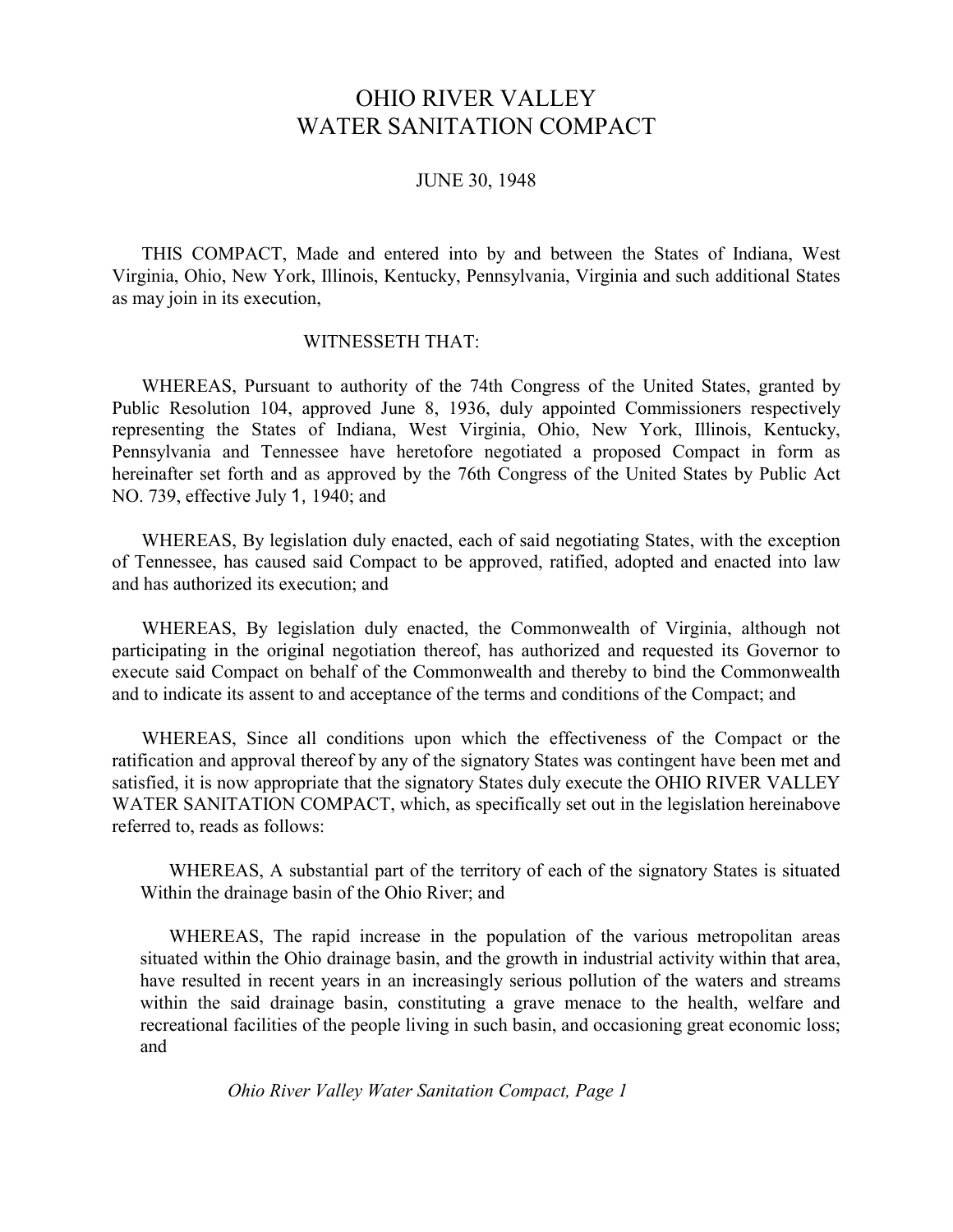WHEREAS, The control of future pollution and the abatement of existing pollution in the waters of said basin are of prime importance to the people thereof, and can best be accomplished through the cooperation of the States situated therein, by and through a joint or common agency;

*Now, therefore,* The States of Illinois, Indiana, Kentucky, New York, Ohio, Pennsylvania, Tennessee and West Virginia do hereby covenant and agree as follows:

# ARTICLE I

Each of the signatory States pledges to each of the other signatory States faithful cooperation in the control of future pollution in and abatement of existing pollution from the rivers, streams and water in the Ohio River basin which flow through, into or border upon any of such signatory States, and in order to effect such object, agrees to enact any necessary legislation to enable each such State to place and maintain the waters of said basin in a satisfactory sanitary condition, available for safe and satisfactory use as public and industrial water supplies after reasonable treatment, suitable for recreational usage, capable of maintaining fish and other aquatic life, free from unsightly or malodorous nuisances due to floating solids or sludge deposits, and adaptable to such other uses as may be legitimate.

#### ARTICLE II

The signatory States hereby create a district to be known as the "Ohio River Valley Water Sanitation District," hereinafter called the District, which shall embrace all territory within the signatory States, the water in which flows ultimately into the Ohio River, or its tributaries.

### ARTICLE III

The signatory States hereby create the "Ohio River Valley Water Sanitation Commission," hereinafter called the Commission, which shall be a body corporate, with the powers and duties set forth herein, and such additional powers as may be conferred upon it by subsequent action of the respective legislatures of the signatory States or by act or acts of the Congress of the United States.

### ARTICLE IV

The Commission shall consist of three commissioners from each State, each of whom shall be a citizen of the State from which he is appointed, and three commissioners representing the United States Government. The commissioners from each State shall be chosen in the manner and for the terms provided by the laws of the State from which they shall be appointed, and any commissioner may be removed or suspended from office as provided by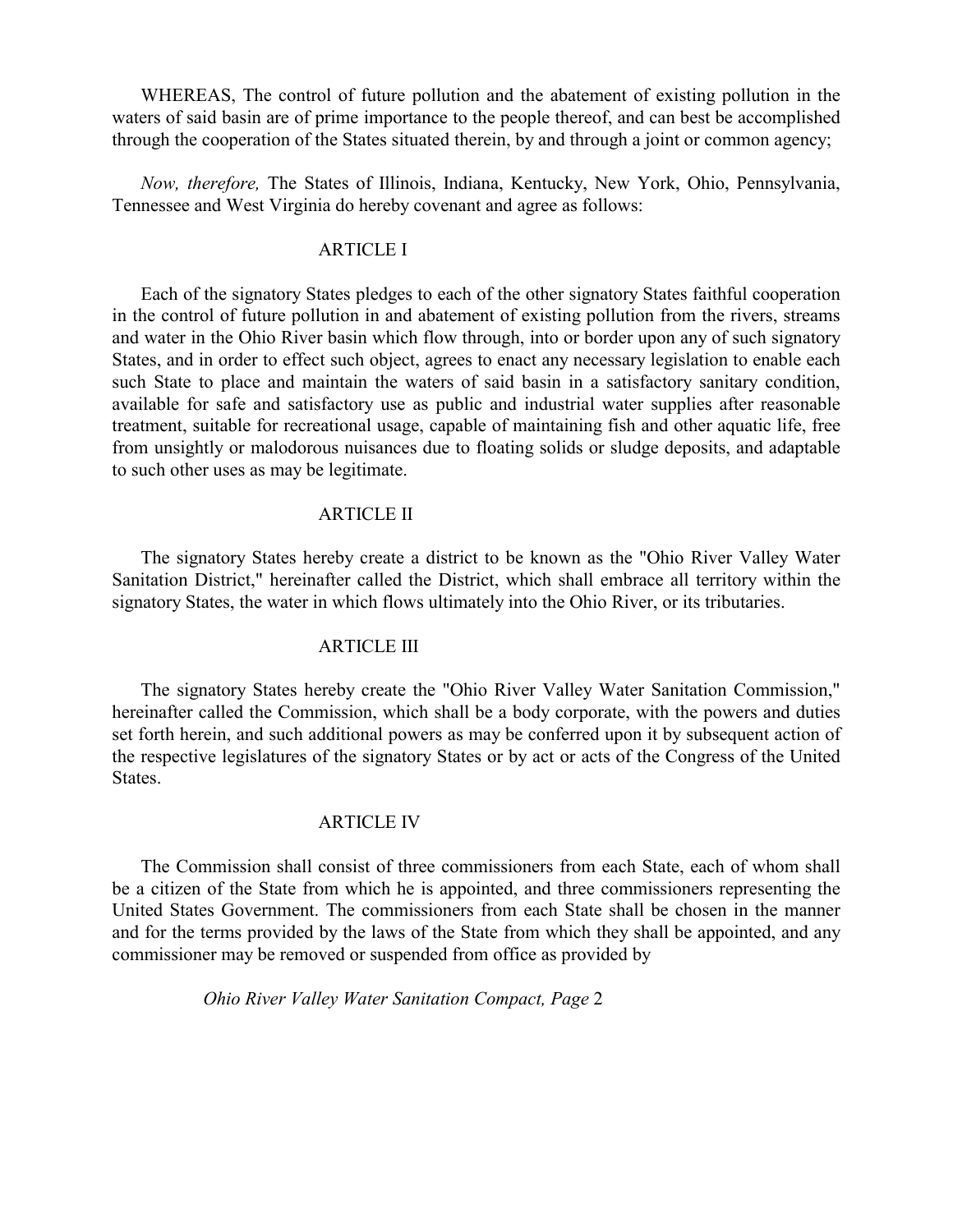the law of the State from which he shall be appointed. The commissioners representing the United States shall be appointed by the President of the United States, or in such other manner as may be provided by Congress. The commissioners shall serve without compensation, but shall be paid their actual expenses incurred in and incident to the performance of their duties; but nothing herein shall prevent the appointment of an officer or employee of any State or of the United States Government.

#### ARTICLE V

The Commission shall elect from its number a chairman and vice chairman, and shall appoint, and at its pleasure remove or discharge, such officers and legal, clerical, expert and other assistants as may be required to carry the provisions of this Compact into effect, and shall fix and determine their duties, qualifications and compensation. It shall adopt a seal and suitable by-laws, and shall adopt and promulgate rules and regulations for its management and control. It may establish and maintain one or more offices within the District for the transaction of its business, and may meet at any time or place. One or more commissioners from a majority of the member States shall constitute a quorum for the transaction of business.

The Commission shall submit to the Governor of each State, at such time as he may request, a budget of its estimated expenditures for such period as may be required by the laws of such State for presentation to the legislature thereof.

The Commission shall keep accurate books of account, showing in full its receipts and disbursements, and said books of account shall be open at any reasonable time to the inspection of such representatives of the respective signatory States as may be duly constituted for that purpose.

On or before the first day of December of each year, the Commission shall submit to the respective governors of the signatory States a full and complete report of its activities for the preceding year.

The Commission shall not incur any obligations of any kind prior to the making of appropriations adequate to meet the same; nor shall the Commission pledge the credit of any of the signatory States, except by and with the authority of the legislature thereof.

### ARTICLE VI

It is recognized by the signatory States that no single standard for the treatment of sewage or industrial wastes is applicable in all parts of the District due to such variable factors as size, flow, location, character, self-purification, and-usage of waters within the District. The guiding principle of this Compact shall be that pollution by sewage or industrial wastes origi-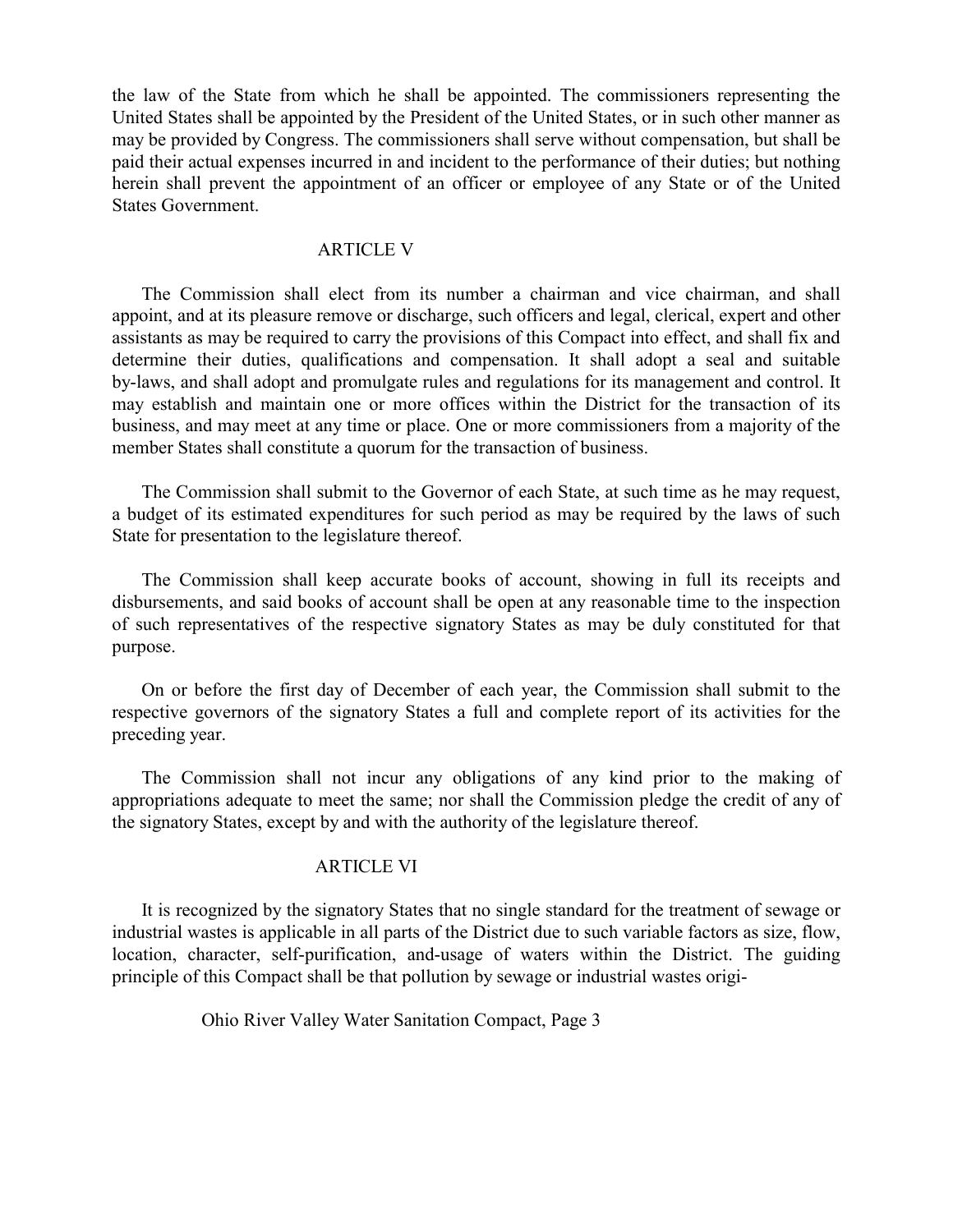nating within a signatory State shall not injuriously affect the various uses of the interstate waters as hereinbefore defined.

All sewage from municipalities or other political subdivisions, public or private institutions, or corporations, discharged or permitted to flow into these portions of the Ohio River and its tributary waters which form boundaries between, or are contiguous to, two or more signatory States, or which flow from one signatory State into another signatory State, shall be so treated, within a time reasonable for the construction of the necessary works, as to provide for substantially complete removal of settleable solids, and the removal of not less than forty-five per cent of the total suspended solids; provided that, in order to protect the public health or to preserve the waters for other legitimate purposes, including those specified in Article 1, in specific instances such higher degree of treatment shall be used as may be determined to be necessary by the Commission after investigation, due notice and hearing.

All industrial wastes discharged or permitted to flow into the aforesaid waters shall be modified or treated, within a time reasonable for the construction of the necessary works, in order to protect the public health or to preserve the waters for other legitimate purposes, including those specified in Article 1, to such degree as may be determined to be necessary by the Commission after investigation, due notice and hearing.

All sewage or industrial wastes discharged or permitted to flow into tributaries of the aforesaid waters situated wholly within one State shall be treated to that extent, if any, which may be necessary to maintain such waters in a sanitary and satisfactory condition at least equal to the condition of the waters of the interstate stream immediately above the confluence.

The Commission is hereby authorized to adopt, prescribe and promulgate rules, regulations and standards for administering and enforcing the provisions of this article.

# ARTICLE VII

Nothing in this Compact shall be construed to limit the powers of any signatory State, or to repeal or prevent the enactment of any legislation or the enforcement of any requirement by any signatory State, imposing additional conditions and restrictions to further lessen or prevent the pollution of waters within its jurisdiction.

### ARTICLE VIII

The Commission shall conduct a survey of the territory included within the~District, shall study the pollution problems of the District, and shall make a comprehensive report for the prevention or reduction of stream pollution therein. In preparing such report, the Commission shall confer with any national or regional planning body which may be established, and any depart-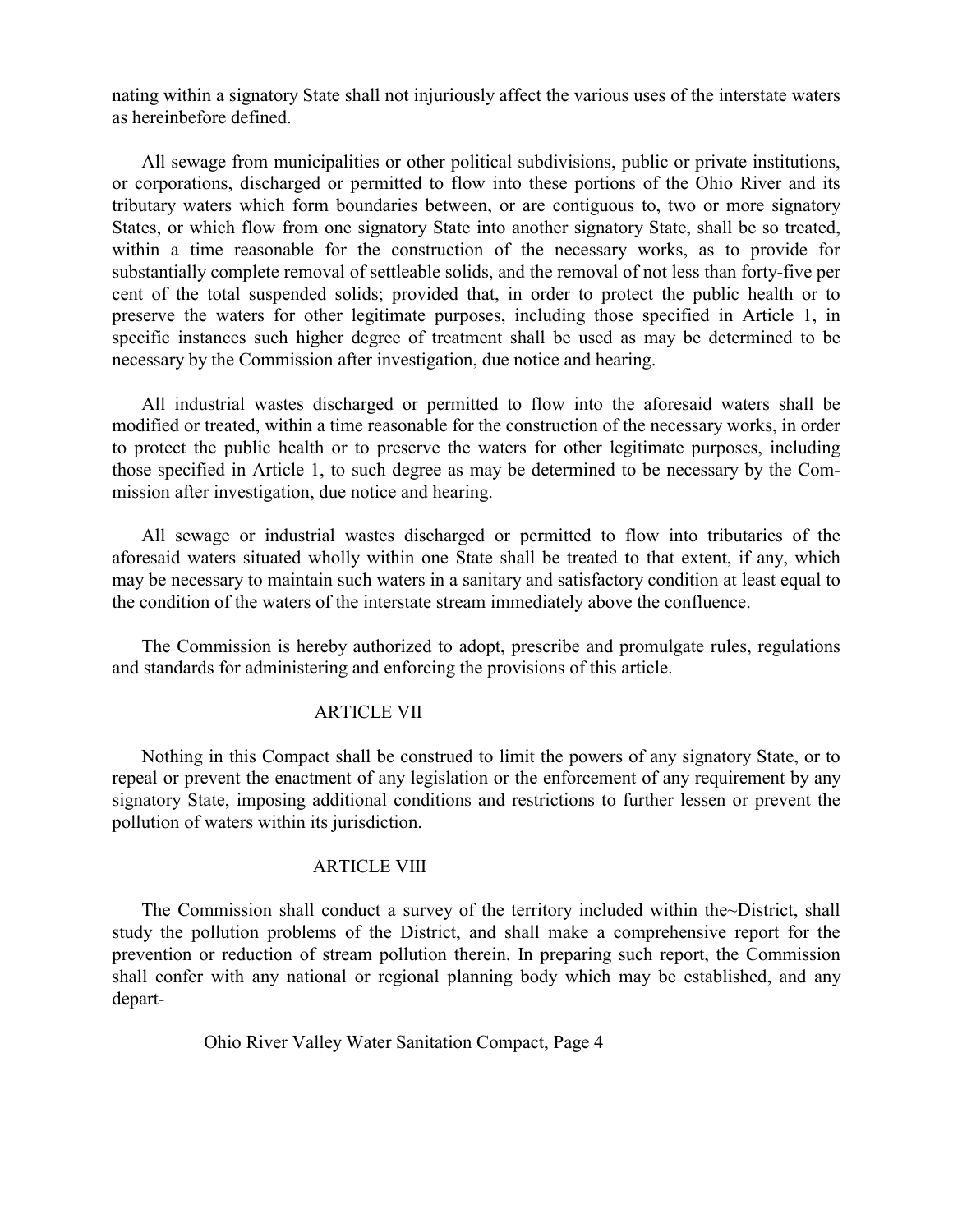ment of the Federal Government authorized to deal with matters relating to the pollution problems of the District. The Commission shall draft and recommend to the governors of the various signatory States uniform legislation dealing with the pollution of rivers, streams and waters and other pollution problems within the District. The Commission shall consult with and advise the various States, communities, municipalities, corporations, persons, or other entities with regard to particular problems connected with the pollution of waters, particularly with regard to the construction of plants for the disposal of sewage, industrial and other waste. The Commission shall, more than one month prior to any regular meeting of the legislature of any State which is a party thereto, present to the governor of the State its recommendations relating to enactments to be made by any legislature in furthering the intents and purposes of this Compact.

## *ARTICLE IX*

The Commission may from time to time, after investigation and after a hearing, issue an order or orders upon any municipality, corporation, person, or other entity discharging sewage or industrial waste into the Ohio River or any other river, stream or water, any part of which constitutes any part of the boundary line between any two or more of the signatory States, or into any stream any part of which flows from any portion of one signatory State through any portion of another signatory State. Any such order or orders may prescribe the date on or before which such discharge shall be wholly or partially discontinued, modified or treated or otherwise disposed of. The Commission shall give reasonable notice of the time and place of the hearing to the municipality, corporation or other entity against which such order is proposed. No such order shall go into effect unless and until it receives the assent of at least a majority of the commissioners from each of not less than a majority of the signatory States; and no such order upon a municipality, corporation, person or entity in any State shall go into effect unless and until it receives the assent of not less than a majority of the commissioners from such State.

It shall be the duty of the municipality, corporation, person or other entity to comply with any such order issued against it or him by the Commission, and any court of general jurisdiction or any United States District Court in any of the signatory States shall have the jurisdiction, by mandamus, injunction, specific performance or other form of remedy, to enforce any such order against any municipality, corporation or other entity domiciled or located within such State or whose discharge of the waste takes place within or adjoining such State, or against any employee, department or subdivision of such municipality, corporation, person or other entity; provided, however, such court may review the order and affirm, reverse or modify the same upon any of the grounds customarily applicable in proceedings for court review of administrative decisions. The Commission or, at its request, the Attorney General or other law enforcing official, shall have power to institute in such court any action for the enforcement of such order.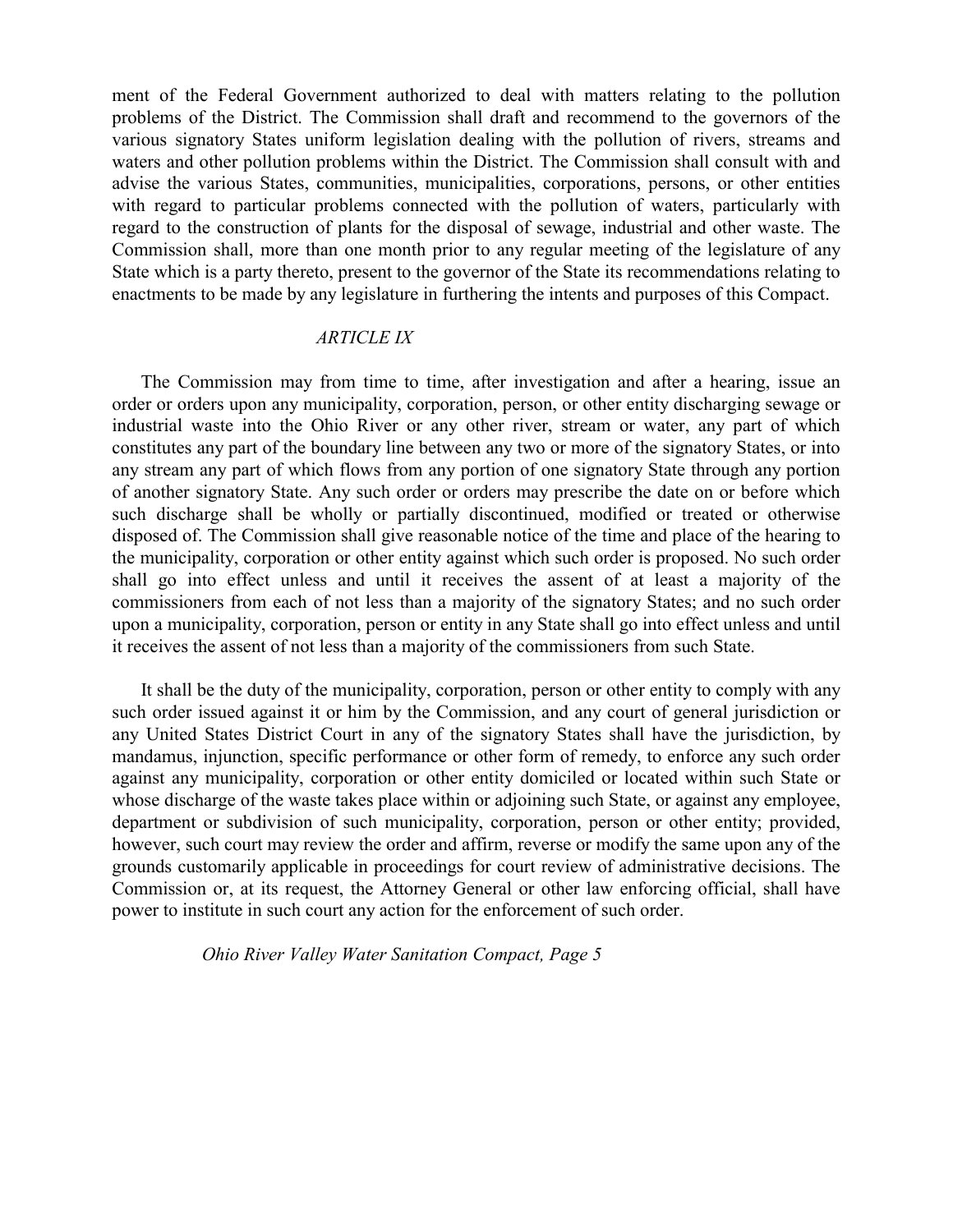#### ARTICLE X

The signatory States agree to appropriate for the salaries, office and other administrative expenses, their proper proportion of the annual budget as determined by the Commission and approved by the Governors of the signatory States, one-half of such amount to be prorated among the several States in proportion to their population within the District at the last preceding Federal census, the other half to be prorated in proportion to their land area within the District.

# ARTICLE XI

This Compact shall become effective upon ratification by the legislatures of a majority of the States located within the District and upon approval by the Congress of the United States; and shall become effective as to any additional States signing thereafter at the time of such signing.

Now, THEREFORE, IN WITNESS OF their ratification, adoption and enactment into law of the foregoing Compact, and in witness of their assent to and acceptance of the terms, conditions and obligations therein contained, the signatory States have caused this OHIO RIVER VALLEY WATER SANITATION COMPACT to be executed by their respective Governors and by their respective Compact Commissioners and have caused their respective seals to be hereunto affixed this 3oth day of June, 1948.

# **SEE HARDCOPY OF COMPACT FOR SIGNATURES AND STATE SEALS**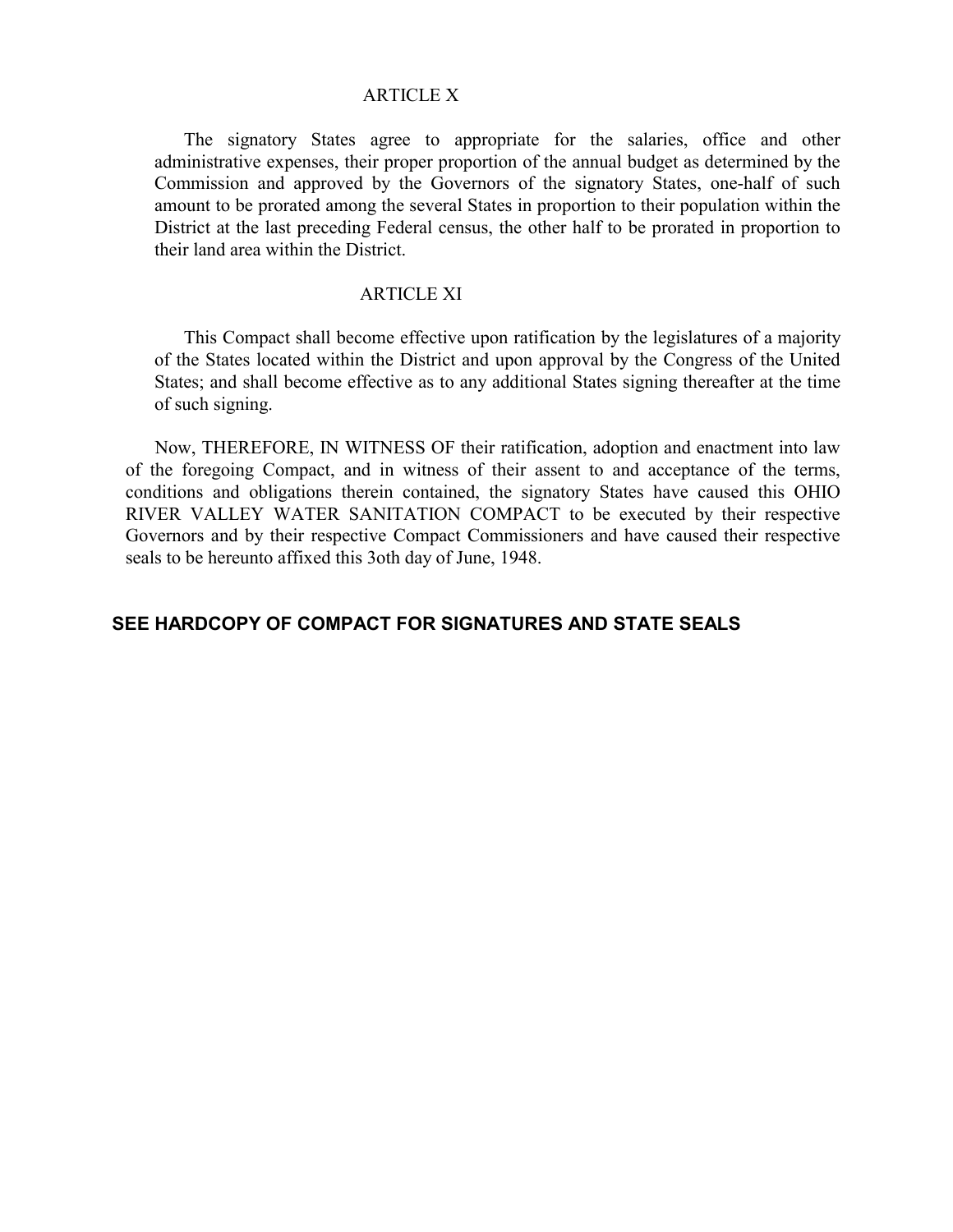# **APPENDIX**

# *Approval by the Congress of the United States of America*

Authority to enter into the foregoing Compact was initially granted by act of the 74tb Congress of the United States by Public Resolution No. 104, approved June 8, 1936, and subsequent consent to and approval thereof was expressly granted by the Congress of the United States by the following legislation: Public-NO- 739-76th Congress Chapter 581-3rd Session S-3617, approved July 1, 1940

# *Approval by the Signatory States*

The foregoing Compact was expressly ratified and approved and its execution authorized by the respective legislatures of the signatory States by the following Acts:

# INDIANA

 Enrolled Act No. 337, House Approved March 4, 1939 No reservations were contained in this legislation.

## WEST VIRGINIA

H. B. No. 369 of the Legislature of 1939 of the State of West Virginia; passed March i 1, 1939 and effective 90 days thereafter.

This Act was expressly to become effective after the approval, ratification, adoption and entering into thereof by the States of New York, Pennsylvania, Ohio and Virginia.

# OHIO

Amended Senate Bill No. 33; passed by the Regular Session of the 93rd General Assembly of Ohio on May 24, 1939; approved by the Governor on May 29, 1939; effective August 31, 1939-

This Act was expressly conditioned to become effective and become operative and Compact executed for and on behalf of the State of Ohio only from and after the approval, ratification, adoption and entering into thereof by the States of New York, Pennsylvania and West Virginia.

*Ohio River Valley Water Sanitation Compact, Appendix I*